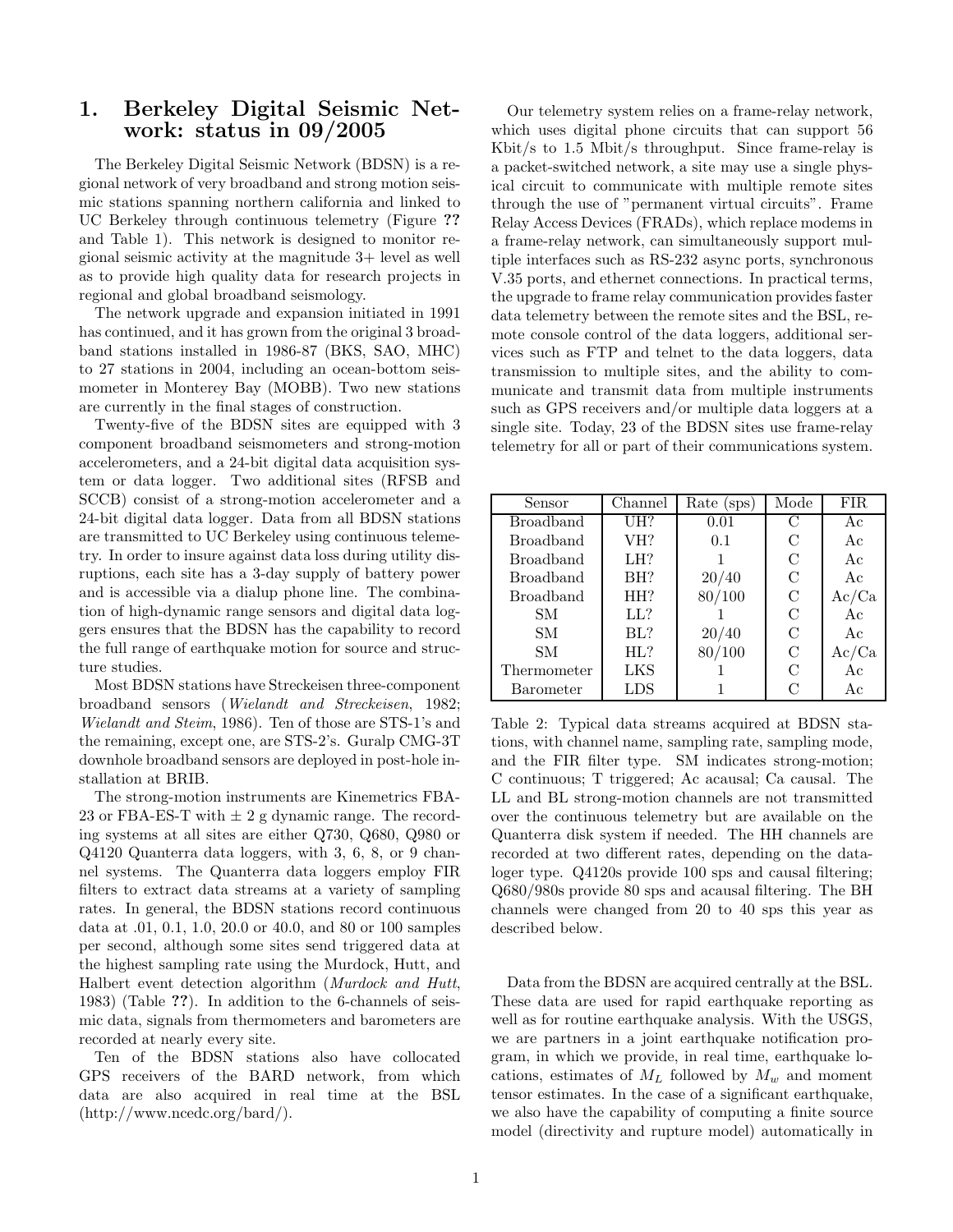| Code        | Net      | Latitude | Longitude   | Elev(m)   | Over $(m)$       | Date        | Location                                |
|-------------|----------|----------|-------------|-----------|------------------|-------------|-----------------------------------------|
| <b>BDM</b>  | BK       | 37.9540  | $-121.8655$ | 219.8     | 34.7             | $1998/11$ - | Black Diamond Mines, Antioch            |
| <b>BKS</b>  | BK       | 37.8762  | $-122.2356$ | 243.9     | 25.6             | $1988/01 -$ | Byerly Vault, Berkeley                  |
| <b>BRIB</b> | BK       | 37.9189  | $-122.1518$ | 219.7     | $2.5\,$          | $1995/06$ - | Briones Reservation, Orinda             |
| <b>BRK</b>  | BK       | 37.8735  | $-122.2610$ | 49.4      | $2.7\,$          | $1994/03$ - | Haviland Hall, Berkeley                 |
| $\rm CMB$   | BK       | 38.0346  | $-120.3865$ | 697.0     | $\overline{2}$   | $1986/10$ - | Columbia College, Columbia              |
| <b>CVS</b>  | BK       | 38.3453  | $-122.4584$ | $295.1\,$ | $23.2\,$         | $1997/10 -$ | Carmenet Vineyard, Sonoma               |
| FARB        | ΒK       | 37.6978  | $-123.0011$ | $-18.5$   | $\Omega$         | $1997/03$ - | Farallon Island                         |
| <b>GASB</b> | $\rm BK$ | 39.65    | $-122.72$   | TBD       | TBD              | $2004/06$ - | Alder Springs                           |
| <b>HOPS</b> | BK       | 38.9935  | $-123.0723$ | $299.1\,$ | 3                | $1994/10$ - | Hopland Field Stat., Hopland            |
| <b>HUMO</b> | ΒK       | 42.6071  | $-122.9567$ | 554.9     | $50\,$           | $2002/06$ - | Hull Mountain, Oregon                   |
| JCC         | BK       | 40.8175  | $-124.0296$ | 27.2      | 0                | $2001/04$ - | Jacoby Creek                            |
| JRSC        | ΒK       | 37.4037  | $-122.2387$ | $70.5\,$  | 0                | $1994/07 -$ | Jasper Ridge, Stanford                  |
| KCC         | BK       | 37.3236  | $-119.3187$ | 888.1     | 87.3             | $1995/11$ - | Kaiser Creek                            |
| $\rm MHC$   | $\rm BK$ | 37.3416  | $-121.6426$ | 1250.4    | 0                | $1987/10$ - | Lick Obs., Mt. Hamilton                 |
| <b>MNRC</b> | BK       | 38.8787  | $-122.4428$ | 704.8     | $\boldsymbol{3}$ | $2003/06$ - | McLaughlin Mine, Lower Lake             |
| <b>MOBB</b> | BK       | 36.6907  | $-122.1660$ | $-1036.5$ | $\mathbf{1}$     | $2002/04 -$ | Monterey Bay                            |
| <b>MOD</b>  | BK       | 41.9025  | $-120.3029$ | 1554.5    | $\overline{5}$   | $1999/10 -$ | Modoc Plateau                           |
| ORV         | ΒK       | 39.5545  | $-121.5004$ | 334.7     | $\boldsymbol{0}$ | $1992/07 -$ | Oroville                                |
| PACP        | BK       | 37.0080  | $-121.2870$ | 844       | $\overline{0}$   | $2003/06$ - | Pacheco Peak                            |
| PKD         | BK       | 35.9452  | $-120.5416$ | 583.0     | $\boldsymbol{3}$ | $1996/08 -$ | Bear Valley Ranch, Parkfield            |
| POTR        | BK       | 38.2026  | $-121.9353$ | $20.0\,$  | $6.5\,$          | $1998/02$ - | Potrero Hill, Fairfield                 |
| RFSB        | BK       | 37.9161  | $-122.3361$ | $-26.7$   | $\overline{0}$   | $2001/02$ - | RFS, Richmond                           |
| SAO         | BK       | 36.7640  | $-121.4472$ | 317.2     | 3                | $1988/01 -$ | San Andreas Obs., Hollister             |
| <b>SCCB</b> | BK       | 37.2874  | $-121.8642$ | 98        | $\boldsymbol{0}$ | $2000/04 -$ | $\operatorname{SCC}$ Comm., Santa Clara |
| <b>WDC</b>  | BK       | 40.5799  | $-122.5411$ | 268.3     | $75\,$           | $1992/07 -$ | Whiskeytown                             |
| <b>WENL</b> | BK       | 37.6221  | $-121.7570$ | 138.9     | $30.3\,$         | $1997/06$ - | Wente Vineyards, Livermore              |
| YBH         | ΒK       | 41.7320  | $-122.7104$ | 1059.7    | 60.4             | $1993/07 -$ | Yreka Blue Horn Mine, Yreka             |

Table 1: Currently operating stations of the Berkeley Digital Seismic Network. Each BDSN station is listed with its station code, network id, location, operational dates, and site description. The latitude and longitude (in degrees) are given in the WGS84 reference frame and the elevation (in meters) is relative to the WGS84 reference ellipsoid. The elevation is either the elevation of the pier (for stations sited on the surface or in mining drifts) or the elevation of the well head (for stations sited in boreholes). The overburden is given in meters. The date indicates either the upgrade or installation time.

quasi-real time. The BDSN and its real-time acquisition system is part of the California Integrated Seismic Network (CISN; http://www.cisn.org) and we participate in the production of "shakemaps" for significant earthquakes in California.

During the past year, the BSL has worked with the USArray project of EARTHSCOPE BDSN data are archived at the Northern California Earthquake Data Center (http://www.ncedc.org).